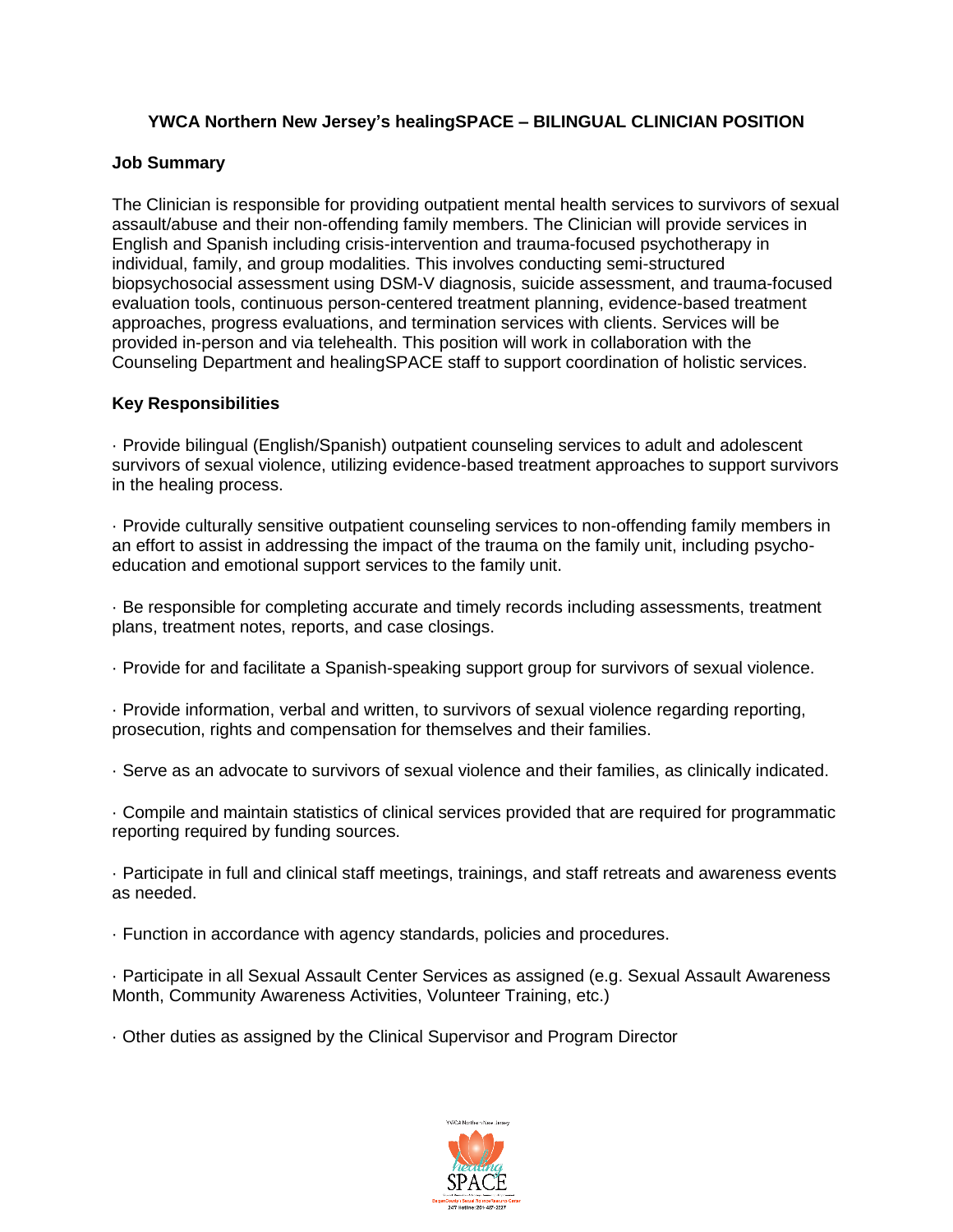# **Qualifications**

· Must be licensed LSW, LAC, LCSW, or LPC possessing a Master's Degree in Social Work or Counseling.

· 40+ hours of sexual violence training preferred or should be completed within 90 days of hire.

· Minimum of 1 year trauma specific experience working with survivors of sexual assault or working victim advocacy and victim advocacy services is strongly preferred.

- · Bilingual in Spanish required.
- · Required to have at minimum 2 evening hours (after 5pm).

#### **Knowledge, Skills & Abilities**

· Thorough clinical assessment and individual and group therapy training and graduate-level coursework.

· Knowledge of modalities and best practices in provision of counseling to survivors of sexual violence as well as understanding of trauma and PTSD.

- · Demonstration of cultural awareness, sensitivity and commitment to social justice.
- · Strong public speaking skills.
- · Ability to manage a caseload of approximately 25+ clients, multitask and prioritize workload.

### **Core Competencies**

Acts in accordance with YWCA Northern New Jersey & healingSPACE Mission.

- · Organizational skills
- · Bilingual or ability to speak multiple languages is required
- · Knowledge of county processes & resources
- · Collaborative work style
- · Compassion and empathy when interacting with all people and ability to put others needs first
- · Relationship building skills

· Behave Ethically: Understand ethical behavior and business practices, and ensure that own behavior and the behavior of others is consistent with these standards and aligns with the values of the organization.

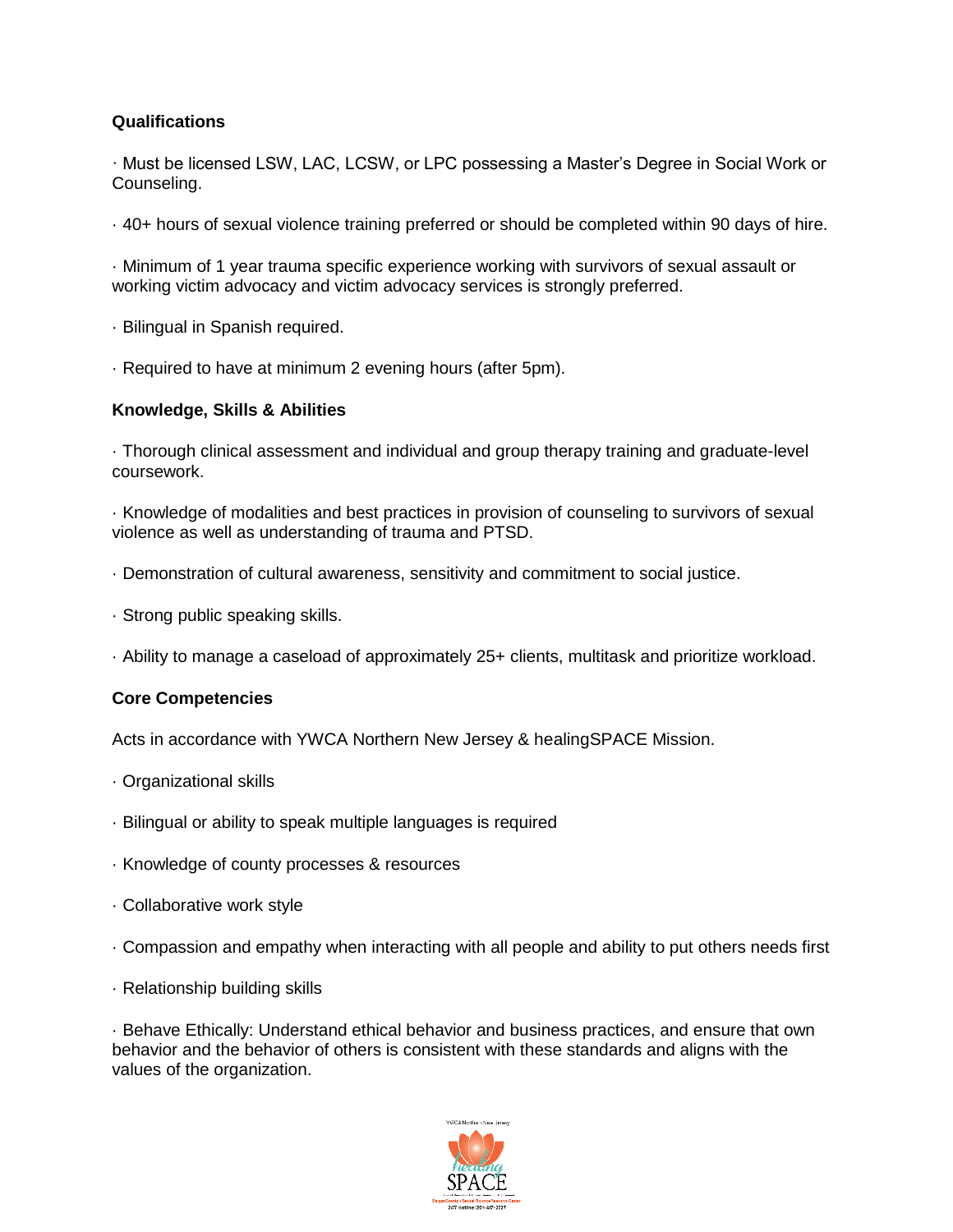· Build Relationships: Establish and maintain positive working relationships with others, both internally and externally, to achieve the goals of the organization.

· Communicate Effectively: Speak, listen and write in a clear, thorough and timely manner using appropriate and effective communication tools and techniques.

· Creativity/Innovation: Develop new and unique ways to improve operations of the organization and to create new opportunities.

· Focus on Client Needs: Anticipate, understand, and respond to the needs of internal and external clients to meet or exceed their expectations within the organizational parameters.

· Foster Teamwork: Work cooperatively and effectively with others to set goals, resolve problems, and make decisions that enhance organizational effectiveness.

· Lead: Positively influence others to achieve results that are in the best interest of the organization.

· Make Decisions: Assess situations to determine the importance, urgency and risks, and make clear decisions which are timely and in the best interests of the organization.

· Organize: Set priorities, develop a work schedule, monitor progress towards goals, and track details, data, information and activities.

· Plan: Determine strategies to move the organization forward, set goals, create and implement actions plans, and evaluate the process and results.

· Solve Problems: Assess problem situations to identify causes, gather and process relevant information, generate possible solutions, and make recommendations and/or resolve the problem.

#### **Physical Requirements**

Ability to stand and/or sit for long periods of time and work non-traditional hours such as evenings and weekends.

#### **Travel**

This position involves some travel to different Bergen County locations as needed and requires a reliable method of transportation.

**Job Type:** Full-time

**Pay:** \$25.00 per hour

#### **Benefits:**

- Dental insurance
- Flexible schedule